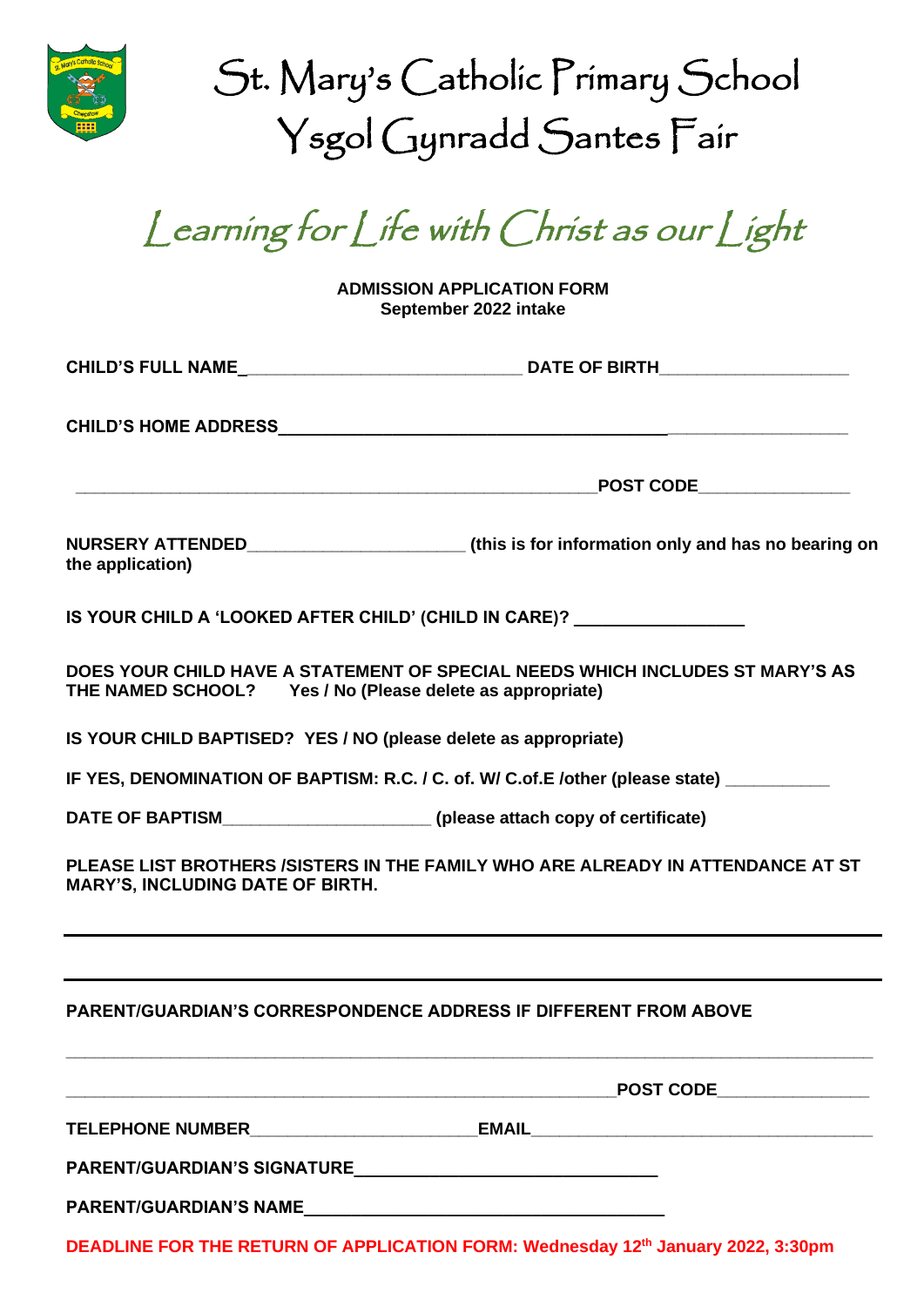St Mary's R.C. Primary School was founded by and is part of the Catholic Church. It is a Voluntary Aided school in the Diocese of Cardiff and is maintained by Monmouthshire LA. It serves the Roman Catholic Parish and community of St Mary's and St Paul's and areas outside the parish to which St Mary's is the nearest Catholic primary school.

The Governing Body of St Mary's R.C. Primary School is the Admissions Authority for this school. It is the Governing Body's intent to admit up to 30 children in the Reception class in September 2022. This Admission Number applies to the Reception year and every other year in the school.

#### **All applications must be on this form and returned to the school by Wednesday 12 th January 2022 at 3:30pm**.

All applications received by this date will be considered at the same time. Parents will be informed by letter, **on Monday 18th April 2022.**

*If the number of applications received are at or below the school's published admission number (A.N.) all applicants will be admitted. If numbers of applications exceed the A.N. then the over-subscriptions criteria shall be applied.* 

# **Oversubscription Criteria for September 2022- 2023 Intake**

It is important to note that first consideration in all cases is given to parents expressing a preference for St Mary's R.C. Primary School, and therefore it is important to ensure that your list of preferences is properly considered before an application is submitted.

The indicated admission number for the school is 30. Where the number of applications is equal to or less than the number of places available, all applications will be successful. However, where the number of applications exceeds the number of places available, the Governing Body will apply the following oversubscription criteria and allocate places accordingly.

Where St Mary's R.C. Primary School is named in a statement of Special Educational Needs, the Governing Body has a duty to admit the child to the school before the over-subscription criteria is applied against applications received.

Children who have the school named in a Statement of Special Educational Need take priority over all children. The criterion will be applied in rank order.

1. Looked After Children (children in the public care) or those who have previously been Looked After Children and who are baptized as Roman Catholics or have been formally accepted into the Roman Catholic Church (see \*1 below) following consultation on the appropriateness of the placement.

# **Please note that in each of the following categories (2-5) below siblings will be given highest priority**

(Siblings are: brothers and sisters, whether half, full, step, adopted or fostered will be considered relevant where living in the same household and where an older child will still be registered at the school when the younger child will be eligible to attend. Where there is more than one such case, priority will be given to those children closest in age to the siblings already attending the school, as at the admission date).

Multiple birth children will be given the next highest priority in categories 2-5

- 2. Children who are baptised as Roman Catholics or have been formally accepted into the Roman Catholic Church. (see note \*1 below)
- 3. Looked After Children (children in the public care) or those who have previously been Looked After Children following consultation on the appropriateness of the placement.
- 4. Children of other Christian denominations whose parents have demonstrated a wish for a Catholic education. (see note \*2 below)
- 5. Children of other Faiths whose parents have demonstrated a wish for a Catholic education. (see note \*2 below)
- 6. All other children, whose parents demonstrated a wish for a Catholic Education.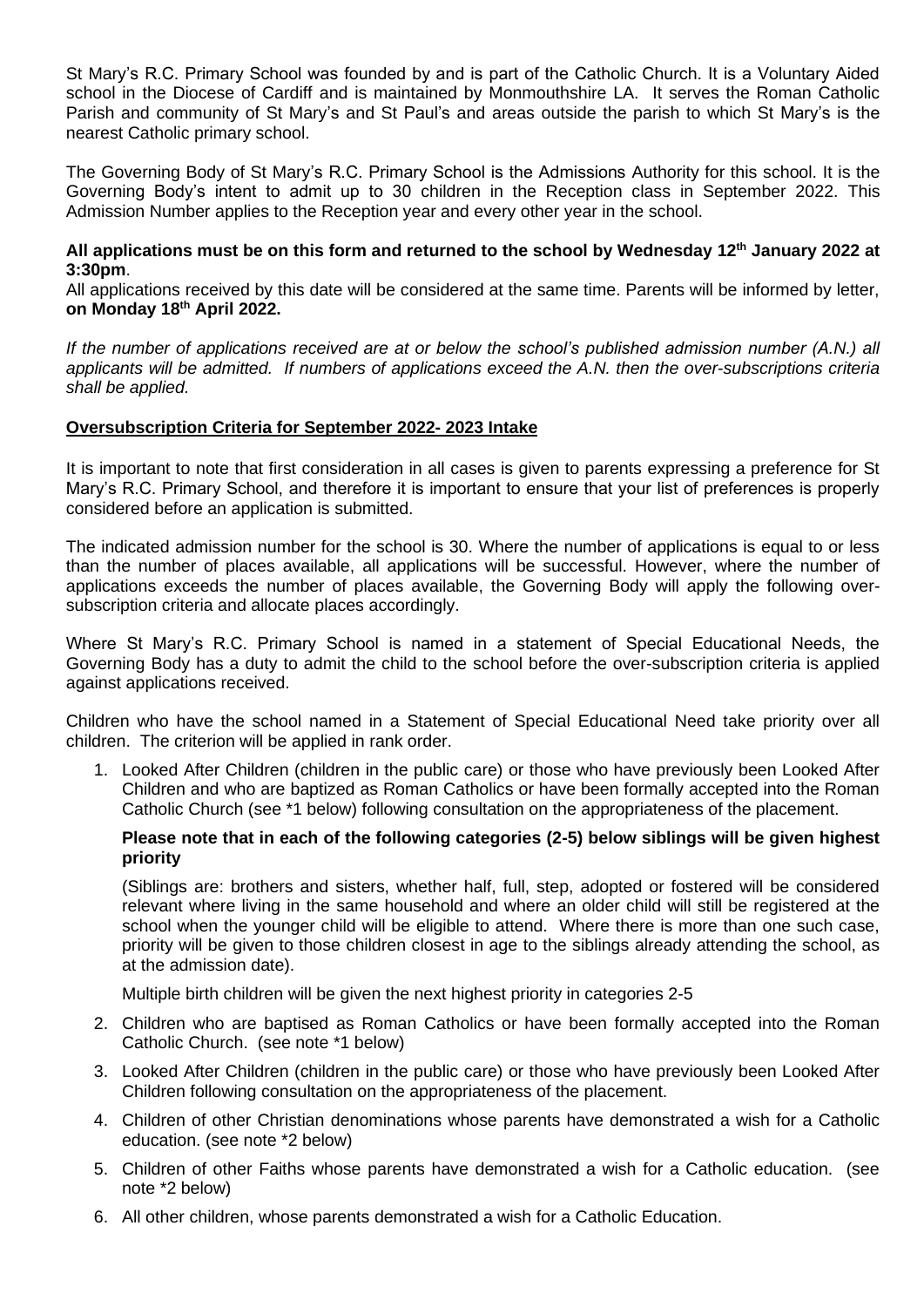\*1. Applications from children who are to be considered under criteria 1 or 2 above are asked to provide evidence of baptism or reception into the Roman Catholic Church. Evidence should include written confirmation or certification of baptism/acceptance in the Roman Catholic Church.

\*2. Applications from children to be considered under criteria 4 or 5 are asked to provide a letter of support from their Minister or Faith Leader. For Christian applicants a Baptismal Certificate should be provided wherever possible.

Tie Breaker: Where places are available for some but not all applicants in any particular category then preference shall be given to the children whose home address is closest to the school gate measured as the "shortest safest available walking route, accompanied as necessary" between the nearest entrance/front gate of the home and the main gate of the school on Old Bulwark Road. Such distances will be measured as recorded by Google Maps (walking option).

Parents have a statutory right of appeal against the non- admission of a child to the school. This will be heard by an Independent Appeals Panel, in which the Governing Body and Head teacher play no role. Details of the appeals process will be made available to parents when they are notified of a refusal of a place (or if they request such information from the Governing Body.)

Notes:

- 1. The Governing Body will consider the child's home address to be the place where the child permanently resides for the majority of the school week, as at the stipulated closing date for applications. This would normally be at the same address as the person who has parental responsibility for the child and is the main carer. Where the child spends equal time with both parents/carers, the place of residence of the person who receives the child benefit will be considered the child's home. Evidence may be required to support this.
- 2. Applications on medical need must be supported by a medical consultant's report, obtained by parents, specifying the medical need of the child attending the school. Please note that reports from family doctors are not accepted for this purpose.
- 3. Siblings are: brothers and sisters, whether half, full, step, adopted or fostered will be considered relevant where living in the same household and where an older child will still be registered at the school when the younger child will be eligible to attend.

# **Other Relevant Information**

Home to School Distances

Within each set of over-subscription criteria, if the number of applications in any category exceeds the indicated admission number, priority will be based on those residing closest to the preferred school. This distance is measured as the "shortest available walking route, accompanied as necessary" between the home (measured to the centreline of the adopted road immediately outside the front of the normal residence of the child) and the nearest school gate. The school will determine the route as outlined above using its' own specific routing software, measured as recorded by Google Maps (Walking Option). In order to ensure fairness and consistence for all applicants, this is the only measurement tool that is used by the School.

Where two or more applicants are being considered for the last available place, and their home to school distance calculations are the same, NCC will undertake an additional assessment of the distance between the centreline of the adopted road and the front door of the home.

# Children of Armed Forces Personnel and Crown Servants

Children of UK Service Personnel and other Crown Servants (including diplomats) moving to Monmouthshire will be determined as meeting the residency criteria for the relevant primary school if their application form is accompanied by an official proof of posting declaring a definite return date with confirmation of the new address wherever possible.